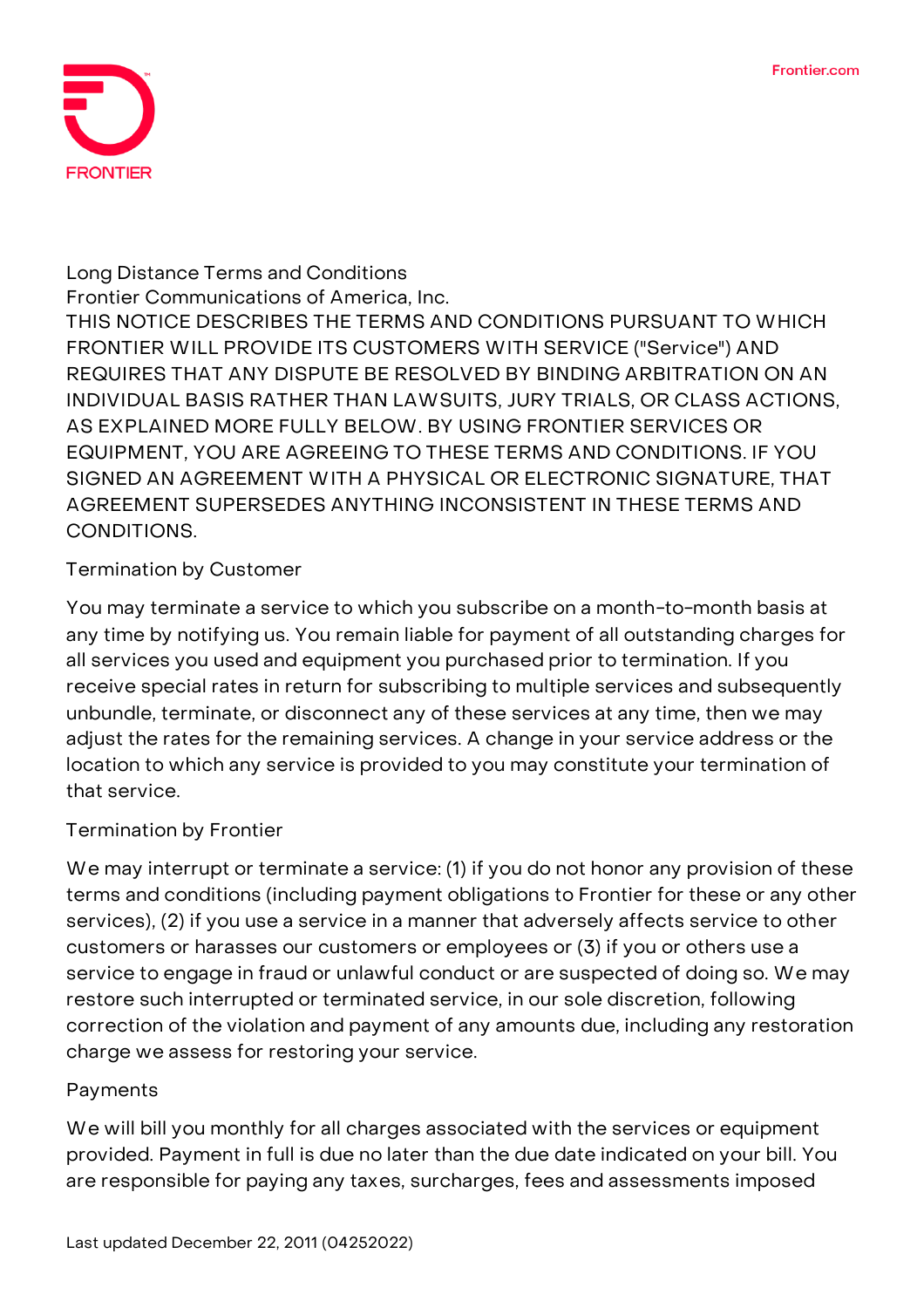

from time to time in connection with these services. If you have authorized payment for services or equipment by credit card or by debiting a bank account, no additional notice or consent is required before we invoice the credit card or debit the bank account for all amounts due to us for any reason. We may accept late payments, partial payments or any payments marked as being "payment in full" or as being settlement of any dispute without losing any of our rights under this agreement. You agree to pay costs and fees we incur to collect an unpaid balance from you including attorney's fees. A reasonable handling charge, not less than \$10.00, will be assessed for all checks returned by the drawee bank for insufficient funds, closed account, apparent tampering, missing signature or endorsement, or any other insufficiency or discrepancy. Interest at the rate of 1.5% per month (unless a lower rate is prescribed by law, in which event at the highest rate allowed by law) may be applied in accordance with Frontier's standard credit policy to any unpaid amount commencing 20 days after the statement date.

## **Credits and Deposits**

You authorize us to ask credit reporting agencies for credit information about you. We may, in our discretion, require you to submit a deposit as security for payment of charges. An additional deposit may be required if either the amount or number of services is increased or your credit rating changes. Simple interest will be paid on the cash deposit for the period it is held by us and will be refunded if satisfactory credit has been established or upon termination of service. We reserve the right to apply the deposit to any amount due and unpaid. We may require a guarantee of payment by an individual or entity approved by us.

### **Telephone Numbers**

We may assign telephone numbers in connection with the service subscribed to. You have no proprietary right to any such identifiers, and we reserve the right to change them upon notice to you.

### **Theft and Fraud**

If your service or equipment is lost or stolen or fraudulently used, then you are responsible for all usage incurred before we receive notice from you of such loss or theft. You agree to cooperate in the investigation of fraud or theft and to provide us with such information and documentation as we may request (including affidavits and police reports).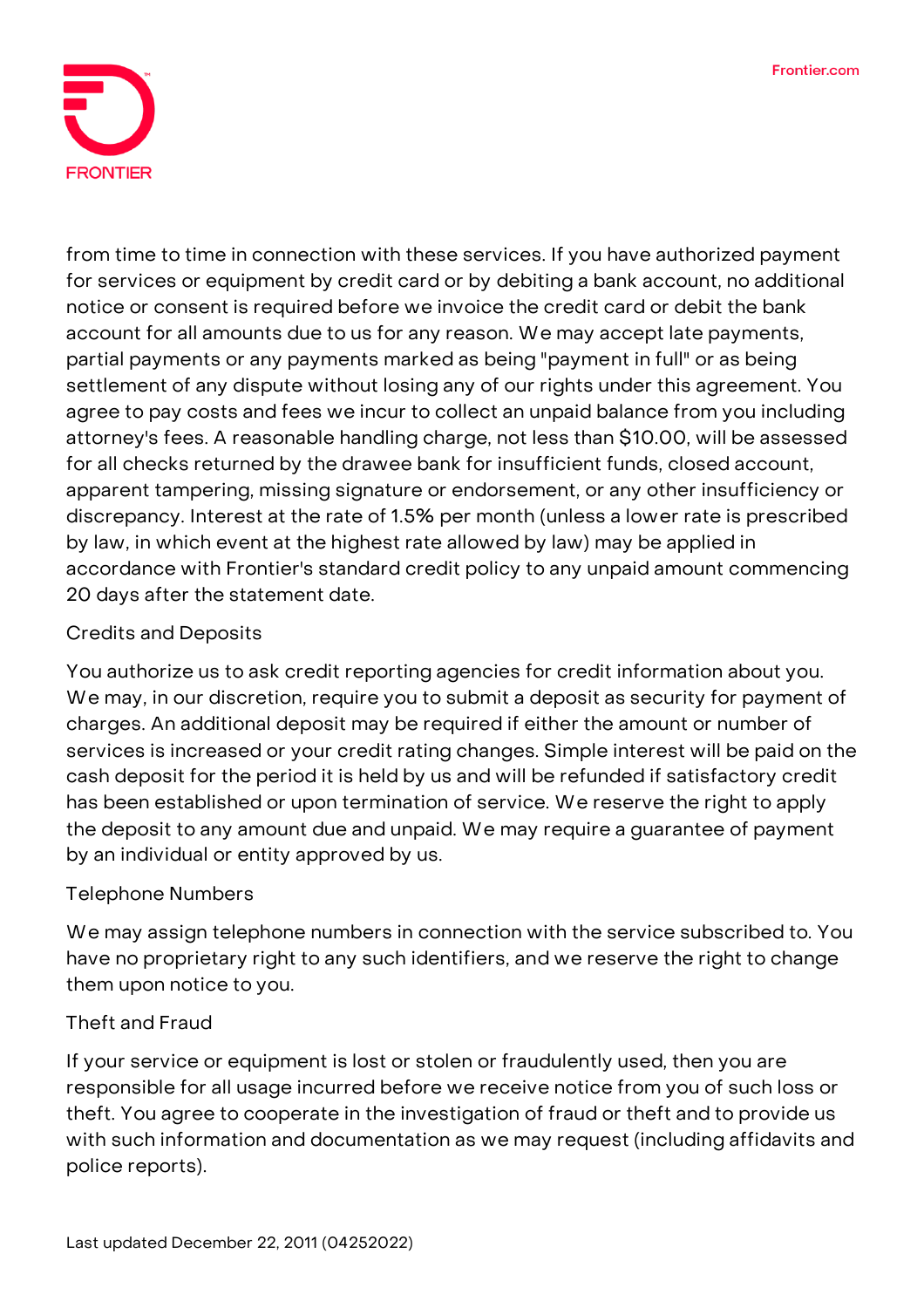

#### **Governing Law**

If required by law, this agreement will be governed by the laws of your state. Otherwise, this agreement will be governed by the laws of the state of New York, without regard to its choice of law rules.

#### **Dispute Resolution By Binding Arbitration**

Frontier encourages You to contact our Customer Service department if You have concerns or complaints about your service or Frontier. Generally, customer complaints can be satisfactorily resolved in this way. If You are not able to resolve your concerns through our Customer Service department, You agree to resolve all disputes through binding arbitration or a small claims court rather than lawsuits, jury trials, or class actions. Arbitration is more informal than a lawsuit. Arbitration uses a neutral arbitrator instead of a judge or jury, allows for more limited discovery than in court, and is subject to very limited review by courts. Arbitrators can award the same damages and individual relief affecting individual parties that a court can award, including an award of attorneys fees if the law allows.

You and Frontier agree to arbitrate all disputes and claims between us including, but not limited to, all claims arising out of or relating to any aspect of our relationship, whether based in contract, tort, statute, fraud, misrepresentation or any other legal theory, that arose either before or during this or any prior Agreement, or that may arise after termination of this Agreement. Notwithstanding the foregoing agreement, Frontier agrees that it will not use arbitration to initiate debt collection against You except in response to claims You have made in arbitration. In addition, by agreeing to resolve disputes through arbitration, You and Frontier agree to each unconditionally waive the right to a trial by jury or to participate in a class action, representative proceeding, or private attorney general action.

Instead of arbitration, either party may bring an individual action in a small claims court for disputes or claims that are within the scope of the small claims court's authority. In addition, you may bring any issues to the attention of federal, state, or local agencies, including, for example, the Federal Communications Commission. Such agencies can, if the law allows, seek relief against us on your behalf. The Federal Arbitration Act governs the interpretation and enforcement of this provision, even after the agreement is terminated. In person arbitrations will take place at a location that the AAA selects in the state of your primary residence unless You and Frontier agree otherwise. In addition, the arbitration will be governed by the Commercial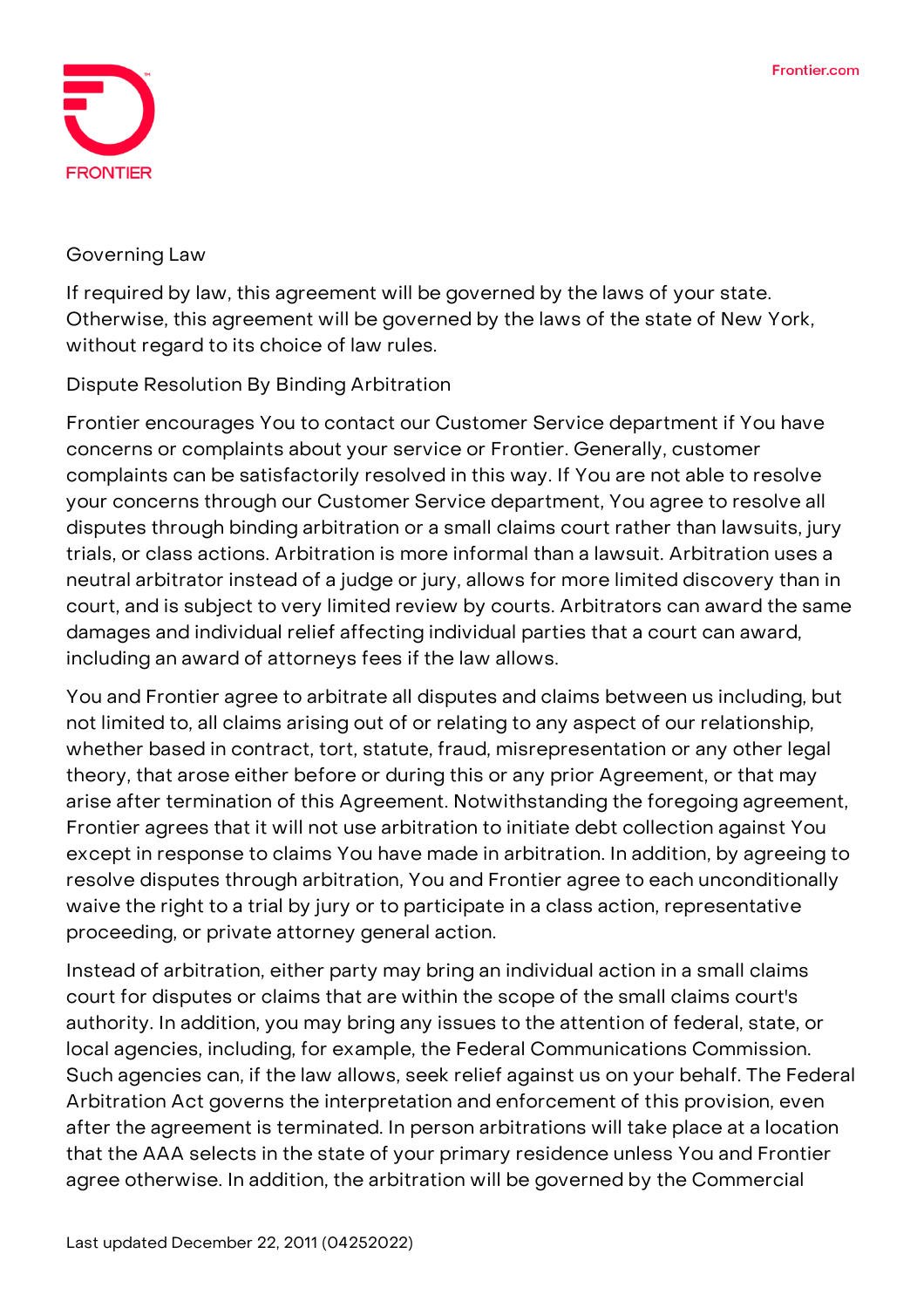

Arbitration Rules and the Supplementary Procedures for Consumer Related Disputes (collectively, "AAA Rules") of the American Arbitration Association ("AAA") and will be administered by the AAA. Procedure, rule and fee information is available from the AAA online at [www.adr.org,](http://www.adr.org/) by calling the AAA at 1.800.778.7879, or by calling Frontier at 1.877.462.7320, option 3. The arbitrator is bound by the terms of this Agreement. All issues are for the arbitrator to decide, except that issues relating to the scope and enforceability of the arbitration provision are for the court to decide. If your claim is for \$10,000 or less, You may choose whether the arbitration will be conducted solely on the basis of documents submitted to the arbitrator, through a telephonic hearing, or by an in person hearing as established by the AAA Rules. If your claim exceeds \$10,000, the right to a hearing will be determined by the AAA Rules. Regardless of the manner in which the arbitration is conducted, the arbitrator shall issue a reasoned written decision sufficient to explain the essential findings and conclusions on which the award is based.

Frontier agrees to pay your AAA filing, administration, and arbitrator fees for claims for damages of up to \$10,000 and for claims for non-monetary relief up to the value of \$10,000, as measured from either your or Frontier's perspective. In addition, Frontier will not pay your share of the AAA fees if the arbitrator finds that either your claim or the relief sought is frivolous or brought for an improper purpose, as measured by the standards of Federal Rule of Civil Procedure 11(b).

If Frontier offers to settle your dispute prior to appointment of the arbitrator and You do not accept the offer, and the arbitrator awards You an amount of money that is more than Frontier's offer but less than \$5000, then Frontier agrees to pay You double the arbitrator's award up to, but not more than, \$5000. If Frontier does not offer to settle your dispute prior to appointment of the arbitrator, and the arbitrator awards You an amount of money, then Frontier agrees to pay You double the arbitrator's award up to, but not more than, \$5000. Although Frontier may have a right to an award of attorneys' fees and expenses if it prevails, Frontier agrees that it will not seek such an award.

You and Frontier agree to seek only such relief—whether in the form of damages, an injunction, or other non-monetary relief—as is necessary to resolve any individual injury that either You or Frontier have suffered or may suffer. In particular, if either You or Frontier seek non-monetary relief, such relief must be individualized and may not affect individuals or entities other than You or Frontier. You and Frontier agree that we each may bring claims against the other only in an individual capacity and not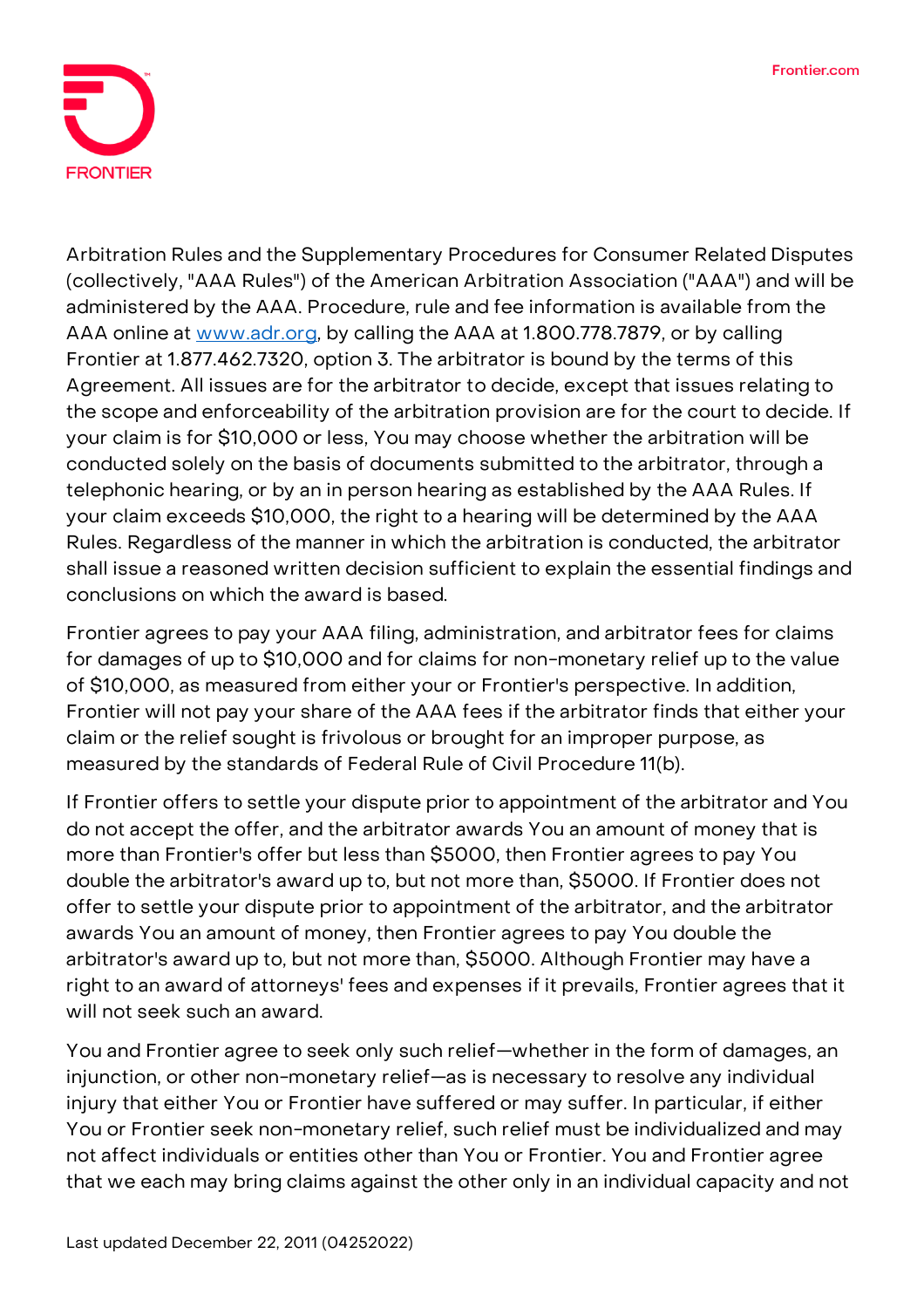

as a plaintiff or class member in any purported class, representative, or private attorney general proceeding. The arbitrator may not consolidate more than one person's claims, and may not otherwise preside over any form of a class, representative, or private attorney general proceeding. This requirement that claims be brought in binding arbitration only in an individual capacity and not as a representative, private attorney general, or class member is nonseverable. If this requirement is found to be unenforceable, then the entirety of this arbitration provision shall be null and void. Further, an arbitrator's award and any judgment confirming it shall apply only to that specific case and cannot be used in any other case except to enforce the award itself.

Notwithstanding any provision in this Terms and Conditions to the contrary, we agree that if Frontier makes any change to this arbitration provision, You may reject that change and require Frontier to adhere to the language in this provision. By rejecting any future change, You are agreeing that You will arbitrate any dispute between us in accordance with the language of this provision.

### **No Third Party Rights**

This agreement shall not provide any third party with a remedy, claim or right of reimbursement.

### **Assignment**

We may assign this Agreement to another entity without any advance consent from or notice to you. You may not assign this Agreement without our consent.

#### **Acts Beyond Our Control**

Neither you nor we will be responsible to the other for any delay, failure in performance, loss or damage due to fire, explosion, power blackout, earthquake, volcanic action, flood, the weather elements, strike, embargo, labor disputes, civil or military authority, war, terrorist acts, acts of God, acts or omissions of carriers or suppliers, acts of regulatory or governmental agencies, or other causes beyond our reasonable control, except that you must pay for any services used.

#### **Severability**

If we do not enforce any right or remedy available under this Agreement, that failure is not a waiver. Except where this Agreement specifically provides otherwise, if any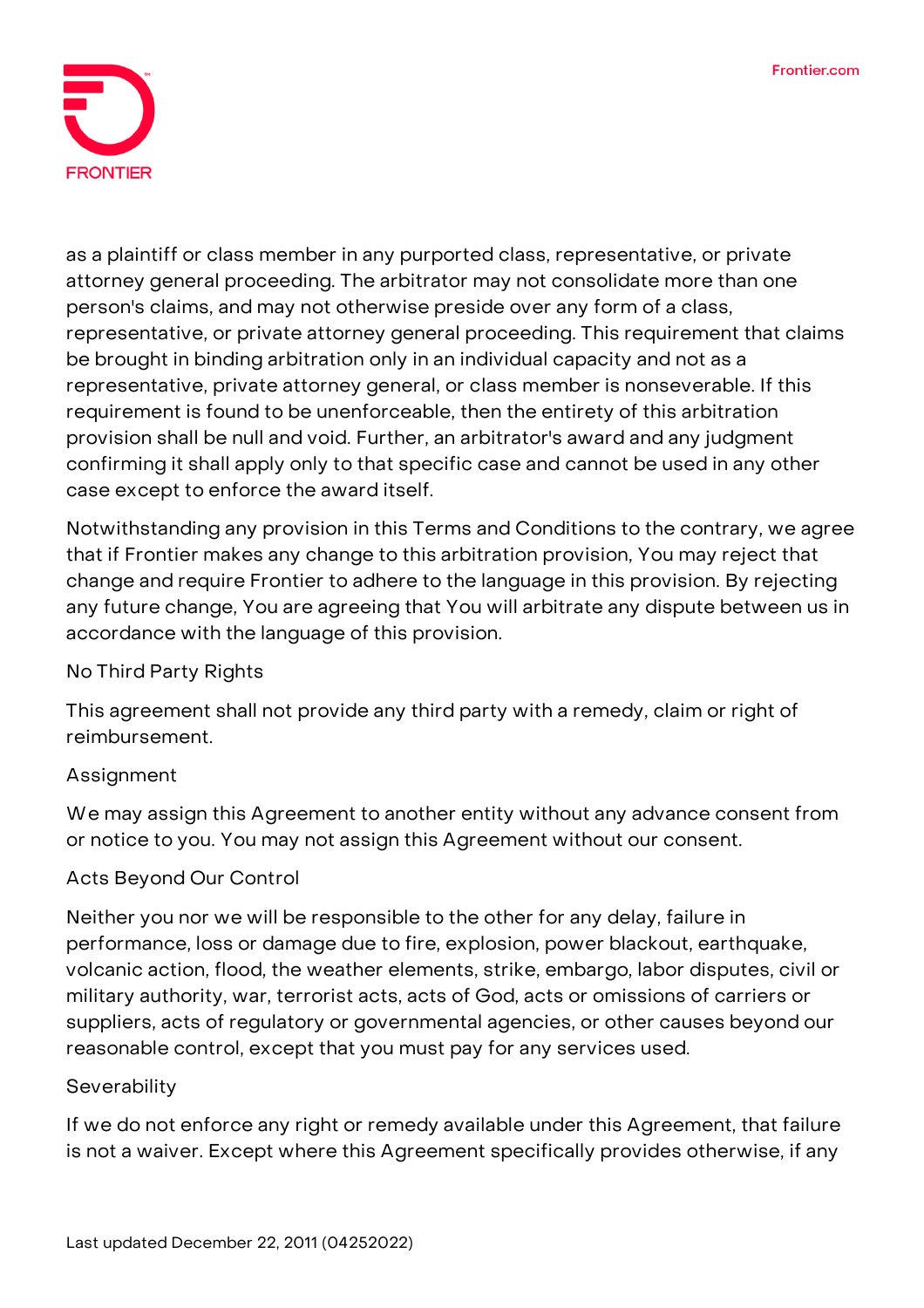

part of the Agreement is held invalid or unenforceable, the remainder of this Agreement will remain in force.

### **INDEMNIFICATION**

YOU AGREE THAT WE SHOULD NOT BE RESPONSIBLE FOR ANY THIRD-PARTY CLAIMS AGAINST US THAT ARISE FROM YOUR USE OF THE SERVICES, FURTHER, YOU AGREE TO REIMBURSE US FOR ALL COSTS AND EXPENSES RELATED TO THE DEFENSE OF ANY SUCH CLAIMS, INCLUDING ATTORNEY'S FEES, UNLESS SUCH CLAIMS ARE BASED ON OUR WILLFUL MISCONDUCT OR GROSS NEGLIGENCE. THIS PROVISION WILL CONTINUE TO APPLY AFTER THE AGREEMENT ENDS.

## **LIMITATION OF LIABILITY**

OUR LIABILITY REGARDING YOUR USE OF SERVICES OR EQUIPMENT, OR THE FAILURE OF OR INABILITY TO USE THE SERVICES OR EQUIPMENT, IS LIMITED TO THE CHARGES YOU INCUR FOR SERVICES OR EQUIPMENT DURING THE AFFECTED PERIOD. THIS MEANS WE ARE NOT LIABLE FOR ANY INCIDENTAL OR CONSEQUENTIAL DAMAGES (SUCH AS LOST PROFITS OR LOST BUSINESS OPPORTUNITIES), PUNITIVE OR EXEMPLARY DAMAGES, OR ATTORNEY'S FEES.

## **DISCLAIMER OF WARRANTIES**

WE MAKE NO WARRANTY REGARDING THE SERVICES AND DISCLAIM ANY IMPLIED WARRANTY, INCLUDING ANY WARRANTIES OF MERCHANTABILITY OR FITNESS FOR A PARTICULAR PURPOSE. WE ARE NOT RESPONSIBLE FOR CIRCUMSTANCES BEYOND OUR CONTROL, INCLUDING WITHOUT

LIMITATION, ACTS OR OMISSIONS OF OTHERS, ATMOSPHERIC CONDITIONS, OR ACTS OF GOD. WE DO NOT MANUFACTURE EQUIPMENT OR SOFTWARE, AND YOUR ONLY WARRANTIES AND REPRESENTATIONS WITH RESPECT TO EQUIPMENT OR SOFTWARE ARE THOSE PROVIDED BY THE MANUFACTURER (WITH RESPECT TO WHICH WE HAVE NO LIABILITY WHATSOEVER).

## **ABOUT THESE TERMS AND CONDITIONS**

BY USING FRONTIER COMMUNICATIONS OF AMERICA SERVICES OR EQUIPMENT, YOU ARE AGREEING TO THESE TERMS AND CONDITIONS. IF YOU ARE A NEW CUSTOMER AND DO NOT WISH TO BE BOUND BY THESE TERMS AND CONDITIONS, DO NOT BEGIN USING THE SERVICES OR EQUIPMENT AND NOTIFY US IMMEDIATELY. WITH RESPECT TO CURRENT CUSTOMERS, WE MAY CHANGE